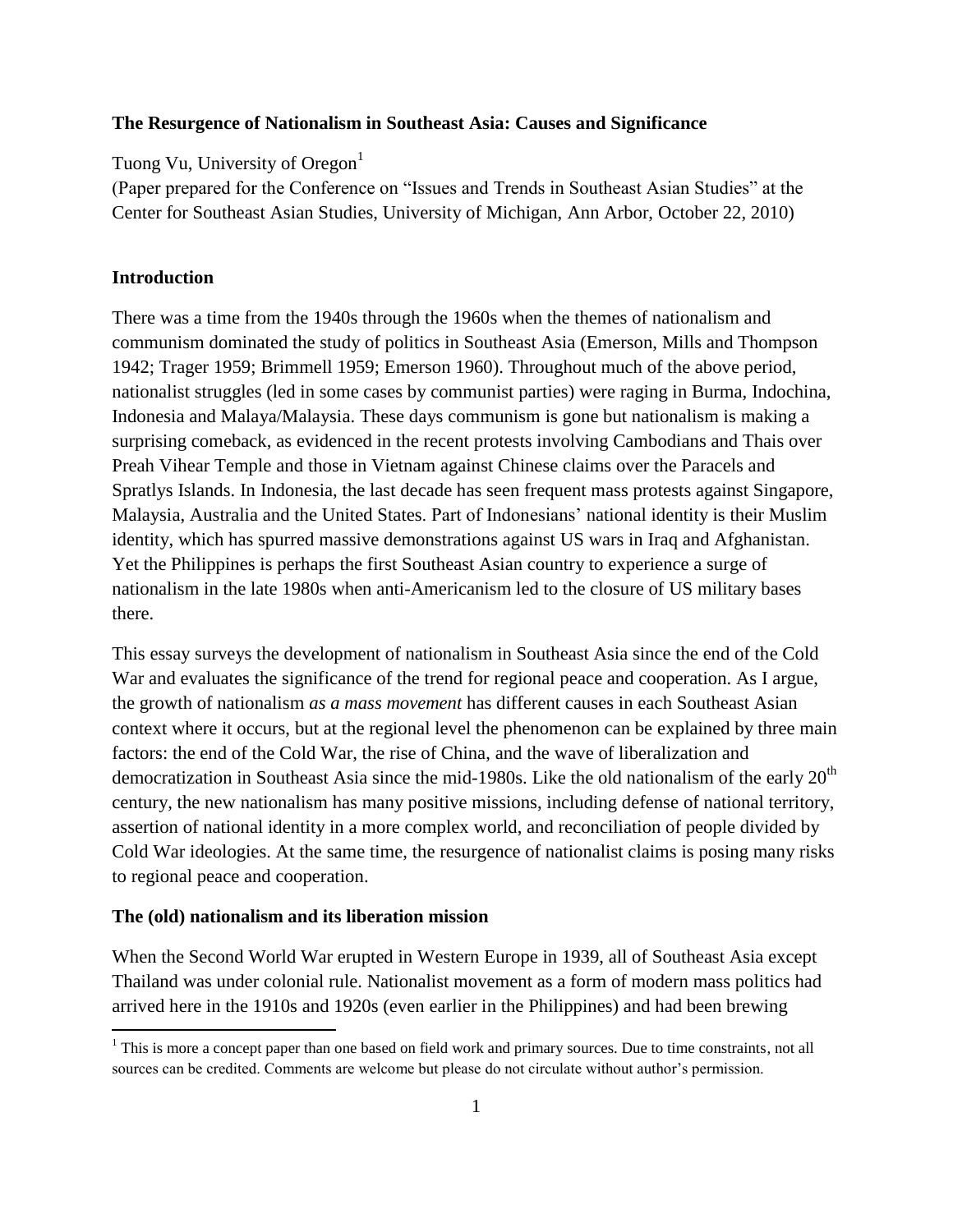among the new native elites in the colonies. The rise of modern nationalism in the region can be credited to capitalist development, the availability of Western education, the adoption of vernacular languages and the spread of the vernacular press (Gellner 1983; Anderson 1991). Emerging native elites were educated in colonial schools and strongly influenced by Western ideals of liberty, socialism and democracy. At the same time, they were frustrated by racism, capitalist exploitation and political oppression under colonial rule. As Southeast Asia became integrated into the global networks centered in European colonial metropolises, developments in Japan, China, Russia and Turkey also had profound impact on native elites' thinking and imagination. It was in this context that nationalism was born in Southeast Asia as elites found new national identities and demanded liberation from unjust colonial rule. Although the new identities contained many gaps and holes, they profoundly motivated colonized peoples during and after World War II in their struggle for national independence.

Fast forward to 20 years later, by the 1960s all of Southeast Asia had become independent nations. All major ethnic nations had acquired self-rule either through wars against colonial powers (Indonesia, Vietnam), or through peaceful transfers of rule to native elites (Cambodia, the Philippines, Burma, Brunei, Malaya and Singapore). To be sure, struggles for self-rule continue even today, in southern Philippines, southern Thailand, northern Burma, and Papua New Guinea. Yet these struggles are limited to marginal territories along the border. Unlike the nationalist struggles of the 1940s and 1950s that shaped the fate of millions of Southeast Asians, current demands for self-rule involved smaller ethnic groups who had not been integrated into the new nation-states. These claims to self-rule are unlikely to change current national boundaries significantly.

Thus the old nationalism accomplished its grand mission of liberating Southeast Asians from the colonial yoke. Thanks to a fierce nationalist struggle, millions of Indonesians today are bound together in a relatively stable political entity (Kahin 1952). Massive Western armies were defeated at the hand of Vietnamese communists cum nationalists who created a cohesive modern nation-state in the process (Woodside 1974). Modern Malaysia, Singapore and the Philippines also have developed into viable nation-states thanks in no small part to nationalism (Roff 1994; Hill and Kwen 1995; Stanley 1974). Yet it is easy to overlook the costs and limitations of Southeast Asian nationalism. To begin with, nationalist struggles destroyed millions of lives in the Indochinese countries. Despite such costs in human lives, nationalism in these cases simply replaced European governors-general with indigenous dictators or oligarchs. In Vietnam, the broad-based nationalist movement was hijacked in 1948 and made to serve the political ambitions of its communist leaders. For decades, Southeast Asians chafed under dictators (Ferdinand Marcos in the Philippines, Ne Win in Burma, Sukarno and Suharto in Indonesia) and totalitarian communist regimes (Vietnam, Laos since 1975, Cambodia during 1975-1993). Cambodian Khmer Rouge leaders killed far more Cambodians than the French and Americans ever did. Burmese people were poorer and more oppressed under Ne Win than under British rule.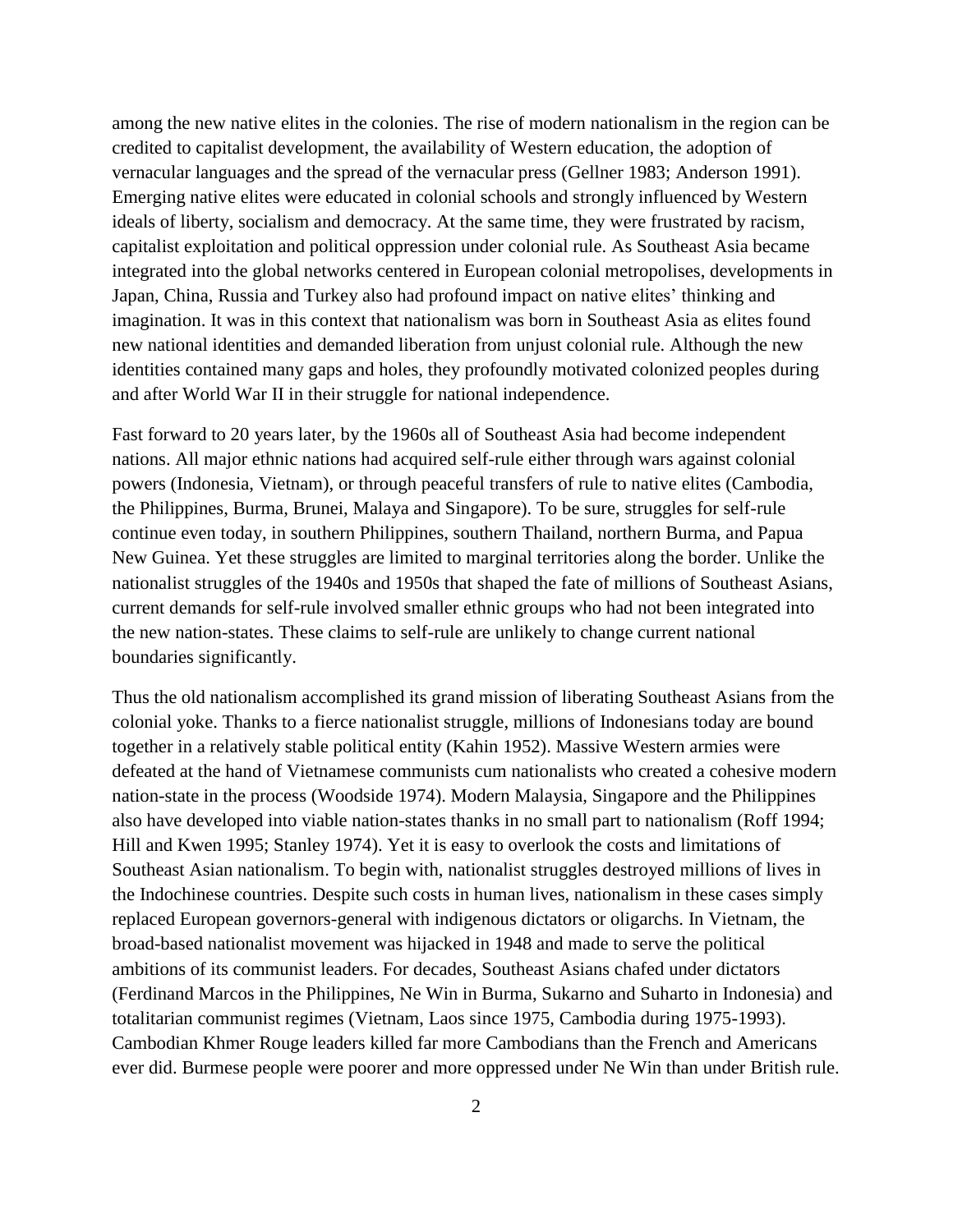Vietnamese communist leaders exploited peasants through collectivization more than the French colonial state was ever able to. Understanding the limitations of the old nationalism is necessary to evaluate the new.

## **The surge of the (new) nationalism**

Chronologically, it is the Philippines where nationalism first re-emerged in Southeast Asia. Through the 1970s to the early 1980s, Ferdinand Marcos ruled the Philippines as a dictator (Wurfel 1988). He placed the country under martial laws, suppressed opposition groups, and battled a communist insurgency in the south. Together with Thailand, Malaysia, Singapore, Indonesia and South Vietnam, the Philippines under Marcos served as a key link in the US strategy to contain communism in Southeast Asia. Because Marcos was valuable as a close ally, American administrations from Carter to Reagan did their best to support him despite his regime's rampant corruption and gross violations of human rights. As the opposition coalesced around Corazon Aquino in the mid-1980s, US support for Marcos enraged democratic activists and brew Filipinos' anti-American sentiments (Thompson 1995). After Marcos was overthrown, these sentiments would transform into popular demand for US troops to leave the Philippines (Brands 1992). By the early 1990s, for the first time in Philippine history, the country did not host any foreign military bases.

General Suharto differed from Marcos in many ways, not the least in the general's greater success in bringing economic growth to Indonesia (Elson 2001). Yet the Suharto regime was also a dictatorship that maintained strict control over Indonesian society. Under Suharto, the expression of popular sentiments was allowed only through government channels. Early in his rule Suharto suppressed Islamic demand for political participation and forced Islamic groups to profess loyalty to Pancasila, the state doctrine (Effendy 2003). By the early 1990s, he began to court Muslim support and opened up the political sphere for Islamic identity to be expressed (Hefner 2000). Externally, Suharto was not as close to the US as Marcos, but he was fiercely anti-communist, having risen to power under special circumstances in which hundreds of thousands of communists were killed (Crouch 1978). While Indonesia did not support the American war in Vietnam, it was much closer to the West than to the Soviet bloc (Leifer 1983).

After the financial crisis struck Indonesia in 1997, the Suharto regime quickly lost its legitimacy in the face of enormous street protests. Since Suharto stepped down in 1998, Indonesia has seen a sharp, sometimes violent, resurgence of Islam. Yet there was more to the movement than an effort to assert religious belief. Since the 1920s, Islamic identity has become a part of many Indonesians' national identity (Vu 2010). The Dutch were opposed both because they were foreigners and because they were infidels. While nationalist leaders such as Sukarno, Sutan Sjahrir and Mohammad Hatta succeeded in establishing a secular state, many Muslim leaders such as Mohammad Natsir and Mohammad Roem who had played prominent roles in the Indonesian struggle for independence maintained their strong conviction that the Indonesian state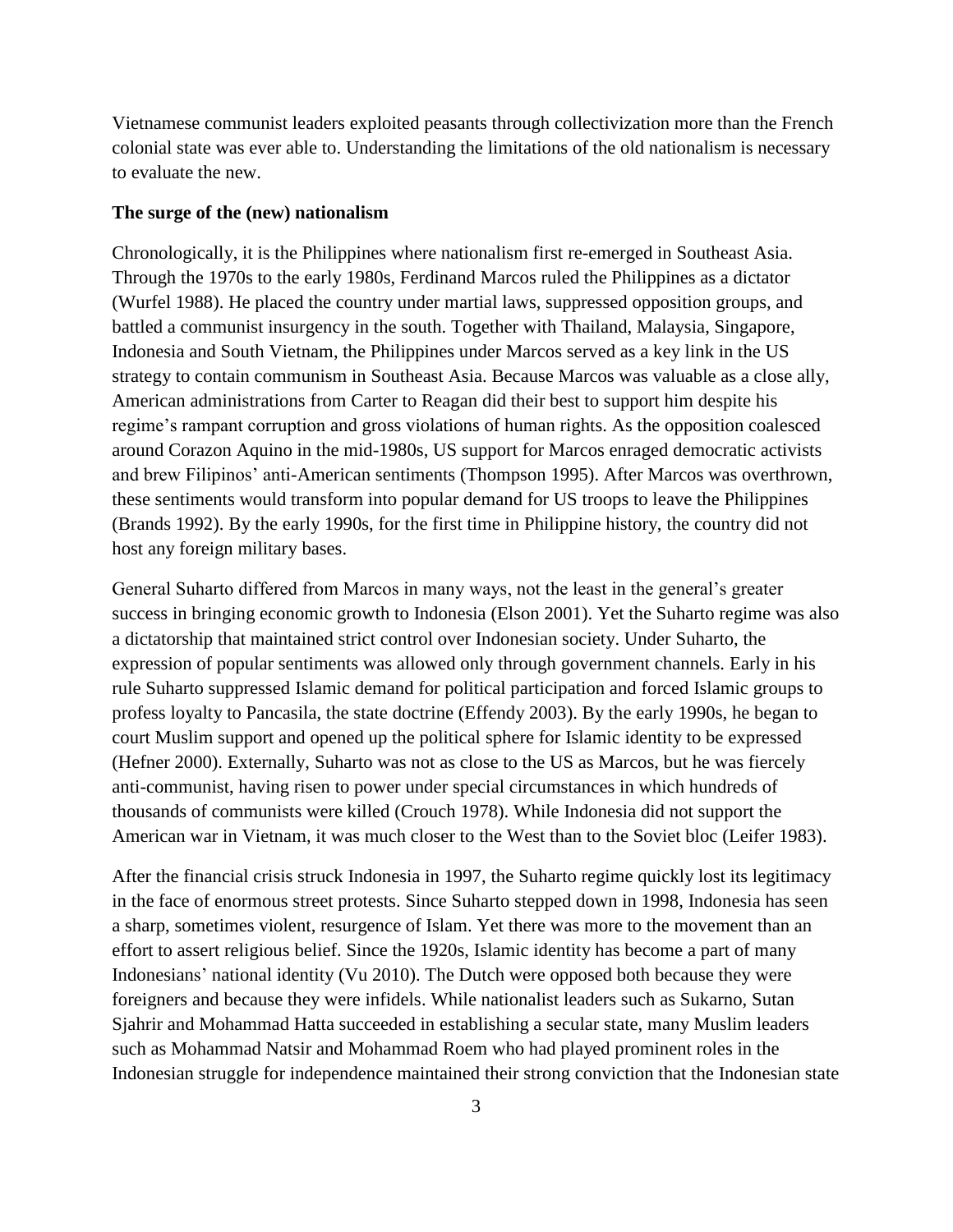must be Islamic in its character. This union of Islam and the nation in Indonesian imagination motivated the rise of protests in the last decade against the US wars in Iraq and Afghanistan (Perwita 2007). On one hand, these protests expressed Indonesian Muslims' solidarity with their fellow Muslims viewed as being under attack by the US. On the other, the protests assert the identity of Indonesians as a Muslim nation in opposition to Western domination. Muslim groups not only protested against the US, they also demonstrated against Singapore, Australia and even fellow Muslim Malaysia for policies or statements that were perceived as insulting to Indonesia. These protests have sometimes strained Indonesia's relations with its neighbors and with the US against the wish of the Indonesian government.

Unlike in the Philippines and Indonesia, the recent surge of nationalism in Vietnam is primarily directed at China. Vietnam fought a border war with China during 1979-1988. While precolonial Vietnam and imperial China had fought numerous battles whenever China sought to dominate Vietnam, the war between the two communist powers in the 1980s was not primarily about China's domination but about the Vietnamese invasion of Cambodia whose Khmer Rouge leaders were allied with China (Chen 1987; Evans and Rowley 1990). China was also angered by Vietnam's harsh treatment of ethnic Chinese and its military alliance with the Soviet Union. Although Vietnam succeeded in coping with Chinese aggression, by the late 1980s it had sunk into a deep economic crisis due to mistaken socialist policy, the Western embargo, the costly occupation of Cambodia, and the reduction of Soviet aid (Vo 1990). A new generation of Vietnamese leaders decided to embark on economic reform which essentially meant rural decollectivization, the acceptance of a domestic market economy, and the opening up of Vietnam to Western trade and investment (Fforde and de Vylder 1996). When the Soviet bloc collapsed, Vietnamese leaders responded by tightening political control and restoring relations with China in the spirit of socialist solidarity (Vuving 2006). Externally Vietnam joined the ASEAN in 1995 and normalized relations with the US in the same year. Thanks to economic reform and a favorable global environment, Vietnam has achieved rapid growth in national income. The country now trades widely with the West and has joined the World Trade Organization. Until recently Vietnamese leaders have seen China as a reliable comrade in an ideological struggle against American global imperialism. While US-Vietnam relations have warmed up considerably, significant mistrust of the US still exists within the top Vietnamese leadership, especially its security and military establishments.

Anti-China sentiments emerged in Vietnam around 2005 (Thayer 2009). After Vietnam and China signed a new border treaty, news about the loss of Vietnamese territories to China was circulated inside Vietnam and on the internet and drew sharp outcries. At the same time, China stepped up its claims on sovereignty over the Paracels and Spratlys by arresting and shooting at Vietnamese fishermen in the contested areas. The Vietnamese government's attempts to appease China while covering up these embarrassing events enraged Vietnamese intellectuals and youths who organized several spontaneous protests in Hanoi and Ho Chi Minh City in 2008. Anti-China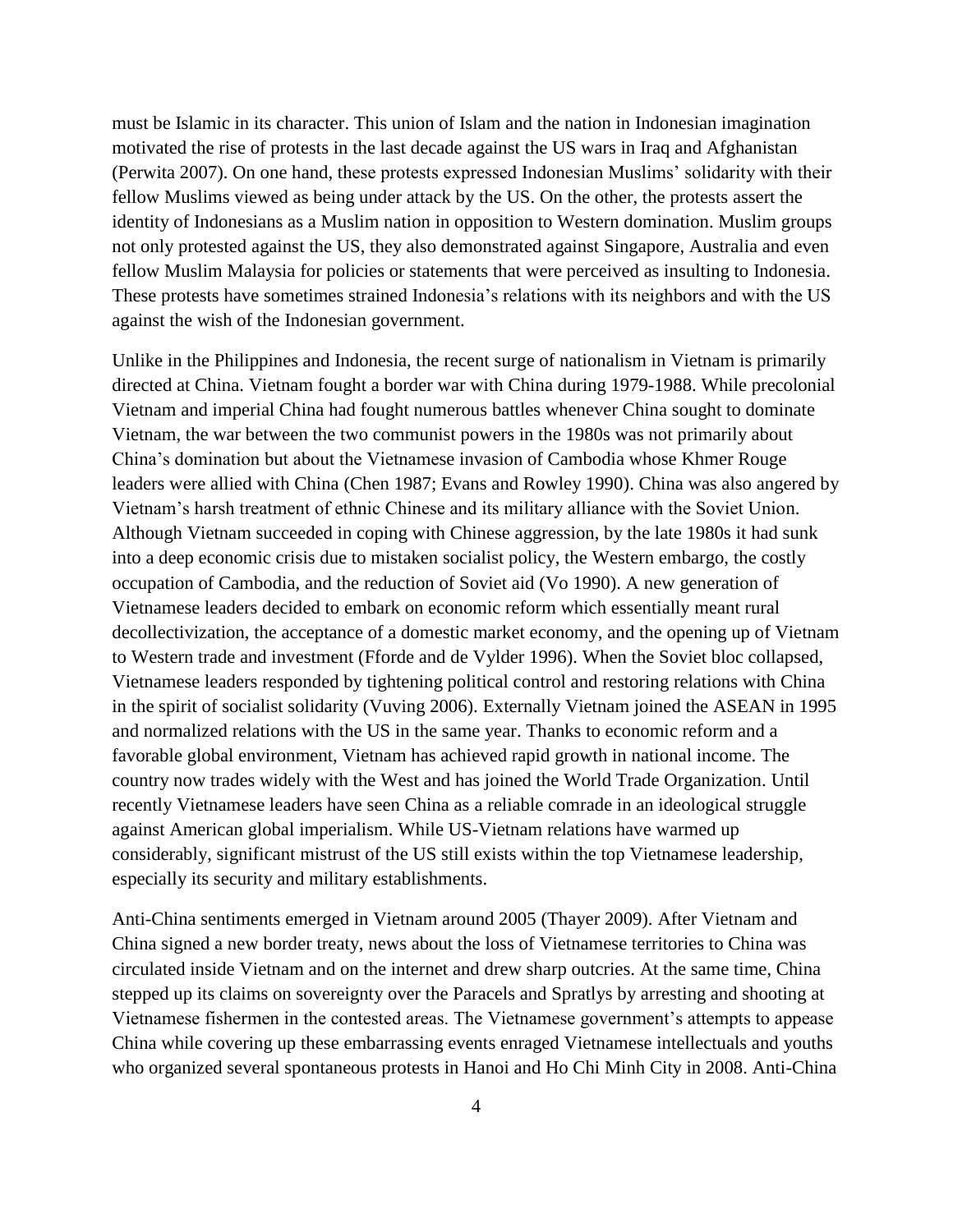sentiments have run feverishly high ever since, brewing in private conversations and on the internet. The movement reached a peak in 2009 when it was reported that Chinese companies had been given licenses to exploit mineral and forest resources in many strategic locations in Vietnam (Thayer 2010).

Like Vietnamese who resent their domineering neighbor to the north, Cambodians have long harbored deep resentment of Thailand and Vietnam both of which once colonized their country and annexed large chunks of the ancient Khmer kingdom. Anti-Vietnamese riots flared up in the early 1970s that led to tens of thousands of Vietnamese being murdered. Under the Khmer Rouge, the murder of ethnic Thais and Vietnamese was systematically practiced (Kiernan 1996). The Hun Sen government that came to power in 1979 thanks to Vietnamese support has not condoned anti-Vietnamese resentment, although since the 1990s Cambodia no longer depends on Vietnam for economic assistance or military support. Cambodian nationalism has recently turned against Thailand when Cambodian rioters burned down the Thai Embassy in Phnom Penh in 2003 following alleged remarks by a Thai movie star about Thai ownership of Angkor Wat (Pavin 2009, 456).

Historically nationalism in Thailand has never been as powerful as in its neighbor Vietnam and Cambodia. Nationalist sentiments fueled the military coup in 1932 that overthrew the absolute monarchy with only a single human death. Anti-Chinese riots have rarely occurred in Thailand compared to its neighbors (Wasana 2009). Thailand was a close American ally during the Cold War, and anti-American sentiments were part of the communist appeal in Thailand. The massive street protests in Bangkok that toppled military rule in 1973 and challenged a military coup in 1992 conveyed both anti-Americanism and anger against military dictatorship. During 2000- 2006, popular Prime Minister Thaksin Shinawara pursued good relations with Thailand's neighbors, including authoritarian Cambodia, Vietnam and Burma, in part to expand his personal business empire (Pavin 2010, 450). Thaksin was overthrown by the military in 2006, but his party under the leadership of Samak Sundaravej regained power in 2007. In 2008, opponents of Samak launched a challenge against his government by organizing protests against Cambodia's claim for sovereignty over the Preah Vihear Temple located along Thai border with Cambodia. The temple had been ruled by the World Court in the 1960s to belong to Cambodia, and Samak government did not contest Cambodia's claim to it. The protests led to brief gun battles near the temple between Thai and Cambodian troops, causing three deaths. Samak was soon forced to resign and replaced by his opponents. In response, Cambodia's Prime Minister Hun Sen invited deposed Thai Prime Minister Thaksin to be his advisor, severely straining relations with Thailand.

The review of major Southeast Asian countries has showed that nationalism has gained greater significance since the end of the Cold War. The phenomenon develops within the historical and political context of each country where it occurs, but it also reflects certain regional trends that are the focus of the next section.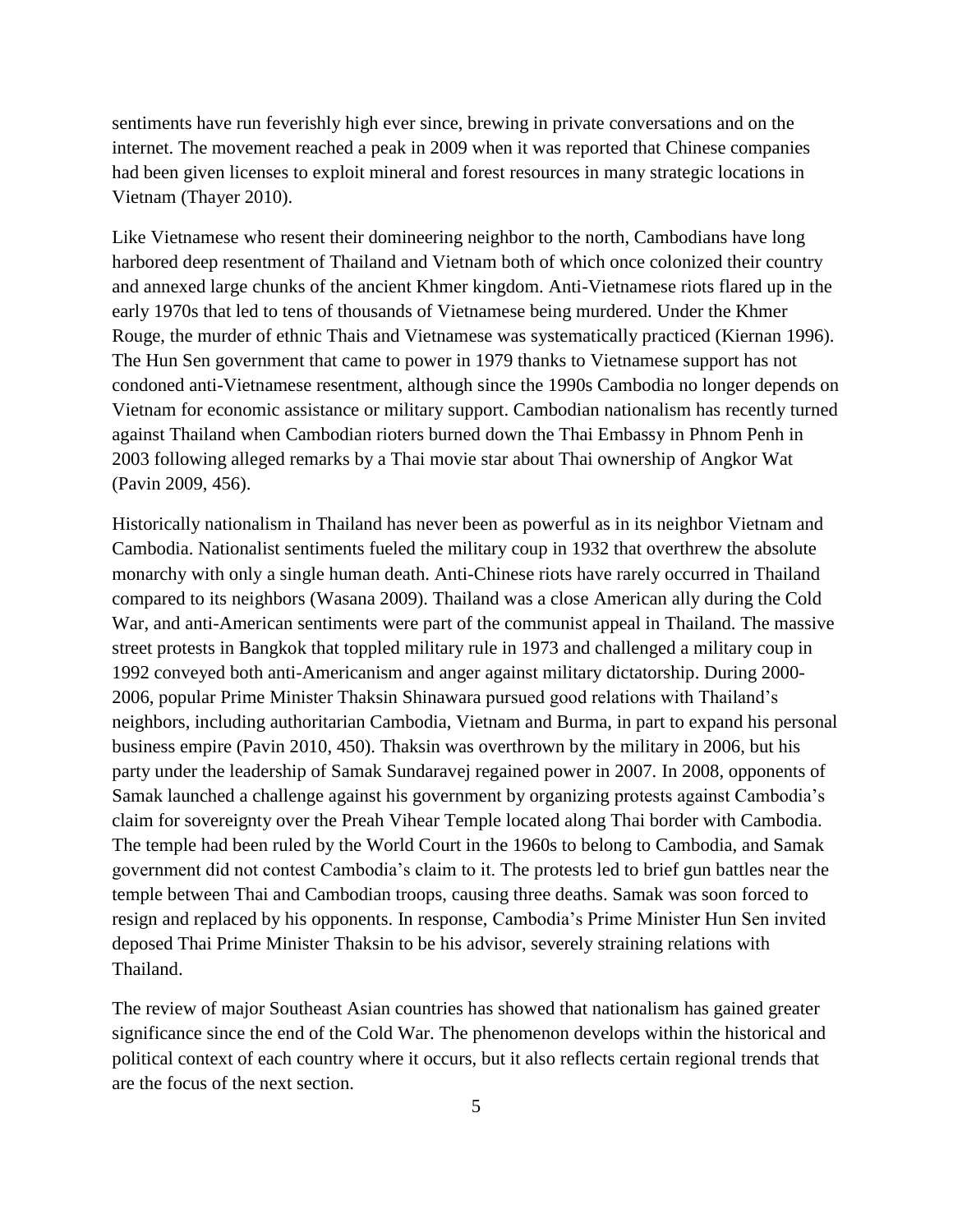#### **Regional trends and the (new) nationalism**

Three main regional trends (with specific local variations) explain the resurgence of nationalism in Southeast Asia. These trends include the end of the Cold War, the rise of China as a regional power, and the wave of liberalization and democratization since the late 1980s.

First, it is not a coincidence that the resurgence of nationalism occurred by the end of the Cold War (Jager 2007). The Cold War had origins in Europe but Southeast Asians were not pawns in the hands of the superpowers as commonly believed (Vu and Wasana 2009). Rather, many Southeast Asian elites truly believed in either Western democracy or Soviet socialism, and worked hard to enlist the support of one of the superpowers for their partisan cause. Ho Chi Minh went to Moscow in early 1950 asking Stalin for a Soviet-Vietnamese mutual defense treaty (Gaiduk 2003). Stalin turned down the request but agreed to recognize Ho's government and delegated to Maoist China the task of helping Vietnamese communists. At the same time, Ho's rival Ngo Dinh Diem and his supporters inside and outside Vietnam pulled all strings to get the US to commit to him as a man capable of defeating communism (Miller 2004). Thai government was among the first to offer troops for fighting alongside the Americans in Korea—in return for American support and alliance (Wasana 2009).

Because many Southeast Asian elites truly believed in Cold War ideologies, they sought to harness patriotic sentiments to serve ideological causes. In North Vietnam, to be patriotic was reinterpreted to equal to "to build socialism" (Vu 2009). People were made to believe that China was Vietnam's big and generous socialist brother despite so much traditional conflict between the two countries. In South Vietnam, people were made to accept that patriotism meant to fight against communism. Alliance with a foreign country against fellow Vietnamese was considered as "patriotic duties." While anti-communism was suppressed under Sukarno's formula of Nasakom (nationalism-religion-communism), communism under Suharto was charged of being anti-Pancasila or against the nation. Nationalism was suppressed while socialist solidarity or anti-communist fraternity was promoted. Together with ideological affinities were military alliances, as those that linked communist Vietnam to China and the Soviet Union, those that linked the Philippines and Thailand to the US, and those that linked Singapore and Malaysia to Britain.

When the Cold War ended with the collapse of the Soviet bloc, the surviving communist regimes (Vietnam, Laos and Cambodia) were forced to turn to Western capitalist countries for aid and investment. Cambodia's Communist Party abandoned communism to cling to power through a transition period from war to peace under United Nations' sponsorship. Laos and Vietnam also dropped communist orthodoxy to implement market reform. Although many Lao and Vietnamese leaders still believed in communism, it would be difficult for them to talk about communist paradise while having to beg for foreign investment from the West. Freed from the ideological shackles of their governments, the educated publics could turn their imagination to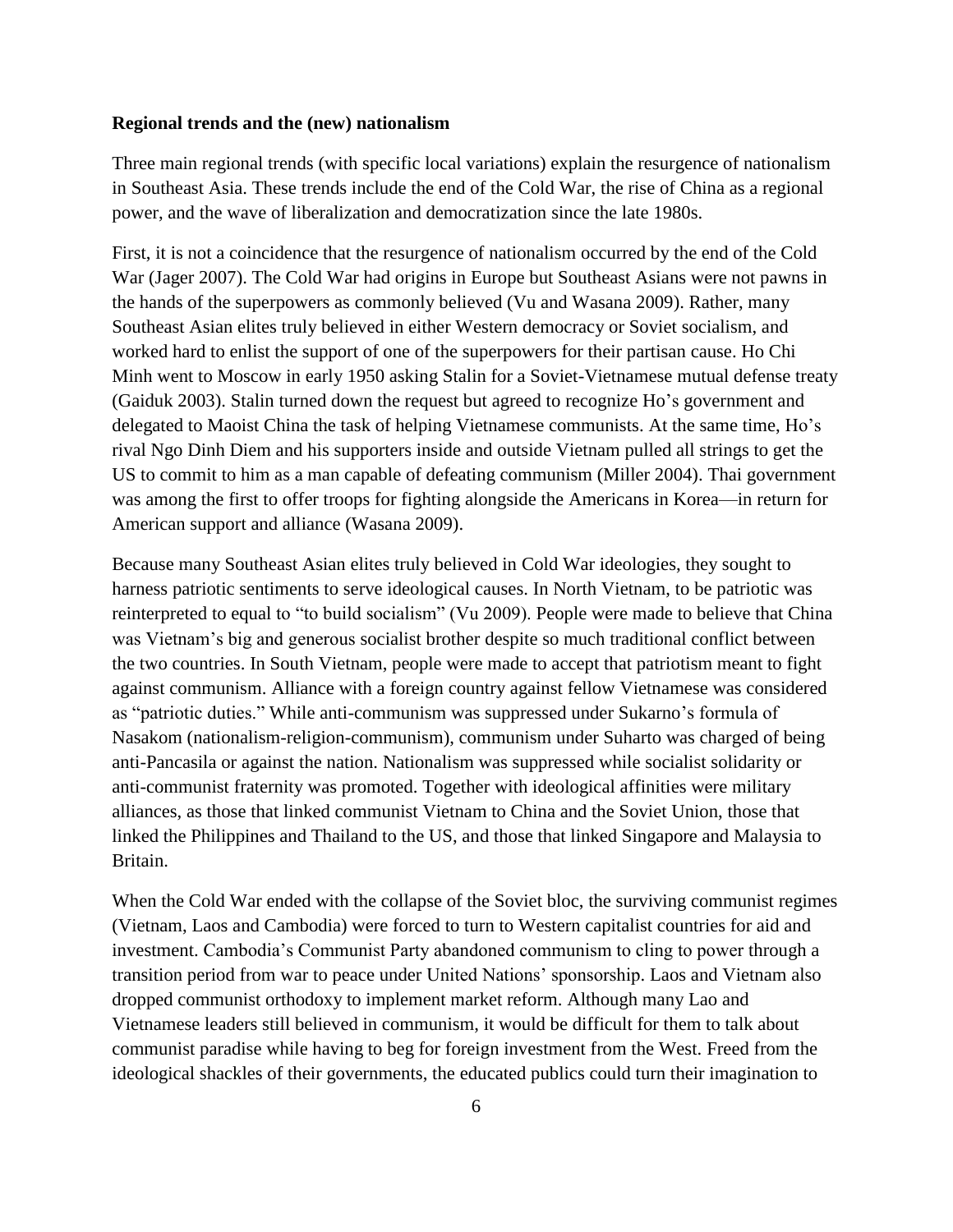new forms of community based on other ties, of which the most critical ones have been religion, ethnicity and money.

A similar phenomenon occurred at the same time in anticommunist countries where the Soviet demise alleviated the fear of the communist threat. Ruling regimes in these countries no longer had the motivation to propagate or enforce an anticommunist ideology. In fact, their capitalist elites quickly saw new opportunities for making money, as living standards in socialist countries were low and their workers were not allowed to organize independent unions. Thailand's Prime Minister Chatchai Choonhavan was the first to visit Vietnam, calling for "turning battlefields into markets." For sympathizers and supporters of communism in Thailand, Malaysia and the Philippines, the collapse of the Soviet bloc sharply reduced the allure of communism and the viability of the struggles. As communist parties were dissolved in these countries, an important barrier to the formation of national or other communal bonds was removed. The end of the Cold War thus facilitated the opening up of ideological space for new imaginations of the nation.

Following the end of the Cold War, the rise of China is the second regional trend that has fueled the resurgence of nationalism in Southeast Asia. Despite Chinese leaders' professed belief in its "peaceful rise," China's rapid modernization of its military and its aggressive behavior toward its neighbors in the contested territories have raised significant concerns for the US and for China's neighbors. China still has many "friendly neighbors' such as Myanmar and Vietnam, which helped stem the rise of anti-Chinese sentiments. But as we have seen above in the case of Vietnam, the government has failed to completely suppress the anti-Chinese movement despite its tight control over society. In the future, anti-Chinese sentiments may erupt in Thailand, Malaysia and Indonesia as they have in the past if these governments see China as a security threat.

The wave of liberalization and democratization since the mid-1980s is the third trend that contributes to the rise of nationalism in Southeast Asia. In the Philippines and Indonesia, democracy has triumphed over dictatorship. Expanded popular participation in democratic politics forced political regimes to accept and carry out the popular will to some extent. In the Philippines, that popular will demanded greater independence from the US. In Indonesia, it has been the Muslim part of the national identity and the solidarity with Muslims elsewhere. The popular will as expressed through elections may not be stable, as evidenced in the failure of Islamic parties in Indonesia to dominate the government. Still, the fire of nationalism remains alive.

In "semi-democratic" Thailand, the liberalization of politics since 1973 and especially since 1992 has also opened up political space for popular movements. We have seen above how the opposition to the Samak government seriously derailed Thai-Cambodian relations. In communist Vietnam, political liberalization has accompanied market reform despite the government's intention to maintain absolute control. The growth of a market economy that lies outside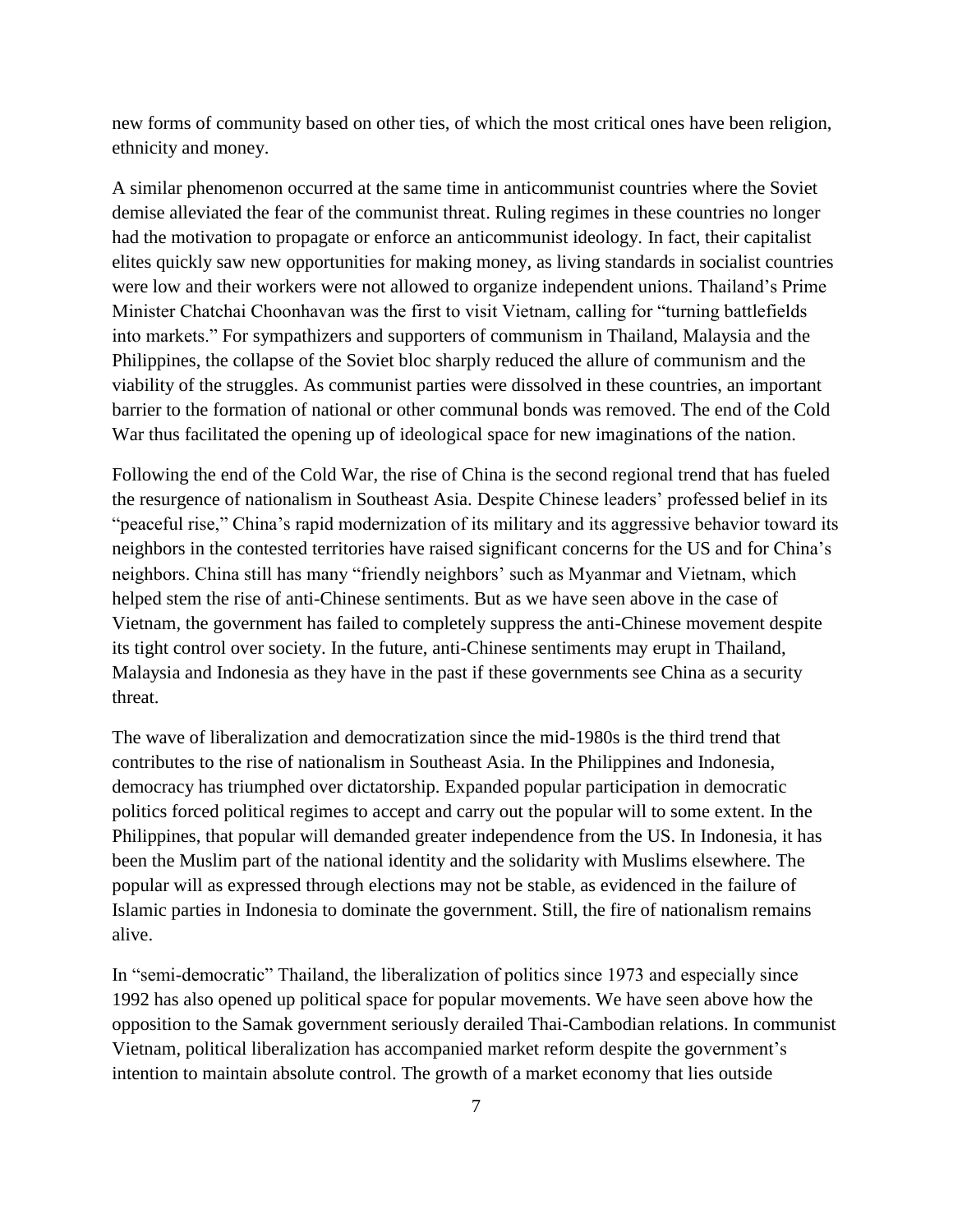government control has led to the rise of a new middle class and intellectual strata which do not depend as much on the state as in the old socialist days. The nature of a market economy makes it difficult for the state to keep control, and the recent explosion of anti-Chinese sentiments in Vietnam is clear evidence of this fact.

While the resurgence of nationalism in Southeast Asian countries reflects conditions of local history and politics, as a regional phenomenon the new nationalism bears the stamps of three regional trends: the end of the Cold War, the rise of China, and the liberalization and democratization of politics. Nationalism has not surged in every country in Southeast Asia; nor has it been equally intense in the countries where it emerges. Yet the regional trend is unmistakable although not so well studied. To better understand the new nationalism it is useful to discuss its missions and compare these to the missions of the old nationalism.

### **Noble missions and looming risks of the new nationalism**

The end of the Cold War led to significant disarmament in the NATO and the former Warsaw Pact. Both Russia and the US have sought to reduce their stock of nuclear arms. In Southeast Asia, the end of the Cold War allowed Vietnam to reduce the size of its military which was the world's fourth largest in the mid-1980s. Peace in Cambodia alleviated the needs for Thailand, Cambodia, Laos and Vietnam to spend on expensive military buildup. Yet the new nationalism seems to be raising the security stake again for some countries in the region. Its first mission is to defend national territories. Under popular pressure, the Vietnamese government has adopted a more assertive position on territorial issues. Vietnam was the largest customer of Russian arms in 2009, with purchases of submarines and other military gadgets. Vietnam has lost the Paracels to China in 1974 and is now trying to keep part of the Spratlys from China. The military gap between Vietnam and China is huge and more purchases are expected. We do not have information about recent arms purchases of Cambodia, but these should also be expected.

A second mission of the new nationalism is to assert national identity, whether it is Cambodian, Thai, Filippino, or (Muslim) Indonesian. The Muslim dimension of this mission is important for Indonesia. Indonesian Muslims can be proud that Islamic spirits have penetrated the laws of the secular state to an unprecedented level in modern Indonesian history. Yet the Muslim dimension also challenges the existing construction of the Indonesian nation-state that unites religiously diverse Eastern and Muslim Western Indonesia. The Muslim dimension of the new nationalism may give new strength to the nationalist conflict in southern Thailand and southern Philippines. Finally, the Muslim dimension may drag Southeast Asian countries into the longstanding global conflict between Christianity and Islam in the West and the Middle East.

A third mission of the new nationalism is to reconcile Southeast Asians who were separated by Cold War camps and brainwashed with Cold War ideologies and their hateful messages. As the nation is resurrected in popular imagination and as the spectre of communism fades, it is now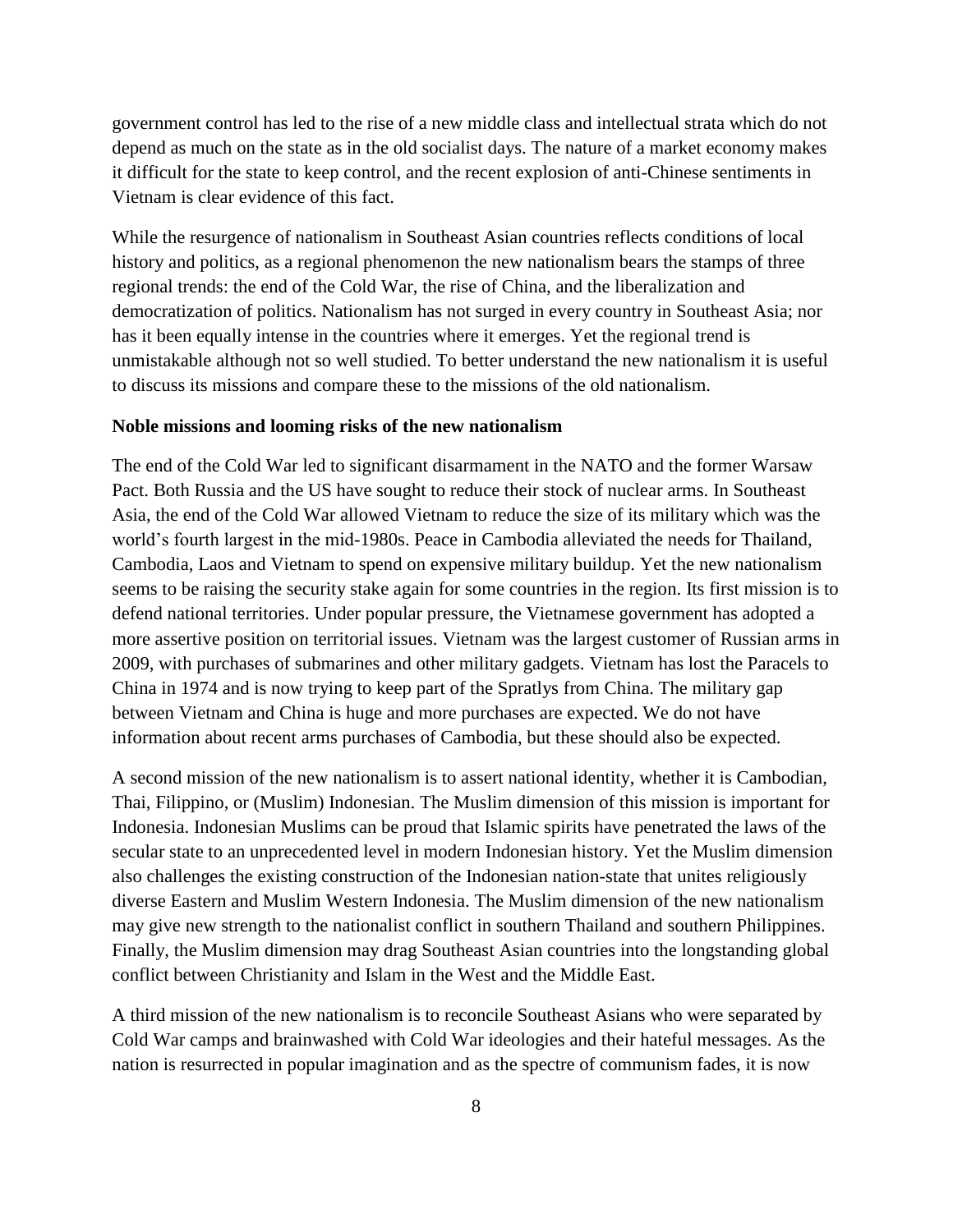possible for Indonesians to discuss the events of 1965-1966 during which hundreds of thousands of communists were massacred by the military and Muslim groups. Some modest attempts at restitution and reconciliation have been made with families of former communists and with ethnic Chinese. In communist Vietnam, the reaction to Chinese aggressive moves on the South China Sea has drawn many pro-government Vietnamese and anti-communist overseas Vietnamese together three decades after the bloody Vietnam War.

Unlike the old nationalism of the  $20<sup>th</sup>$  century, the new nationalism is not aimed at liberating Southeast Asians, most of who have been liberated from foreign rule. Its missions are to assert national identity, to defend national territories, to unshackle the grips of Cold War ideologies and to reconcile those who once belonged to hostile camps. It gives Southeast Asians the national pride they deserve in an increasingly complex world. At the same time, it carries many risks of international and civil wars.

Nationalism by itself may not be sufficient to cause wars but it may be helped by the structural defects of the regional order in Southeast Asia. The first defect involves deep historical resentment among neighbors, in particular those between Thailand and Myanmar, Cambodia and Vietnam, and Cambodia and Thailand. Unlike the tensions between Singapore and Malaysia which may not last beyond the first or second generation of state leaders, the historical tensions among Myanmar, Thailand, Cambodia and Vietnam went back centuries and are likely to persist. Nationalism has already rekindled these tensions in Thailand and Cambodia.

A second defect is the religious diversity of the region ranging from Buddhism to Islam to Christianity. Internal conflict in Myanmar or Thailand between the Muslim minority and the Buddhist majority can cause diplomatic dilemmas for Malaysia and Indonesia. In the past when authoritarian regimes still dominated these two Muslim-majority countries, national leaders could avoid being drawn into the internal conflicts of their neighboring countries (Dhillon 2009; Perwita 2007). It is more difficult today when politics is more open and they have to be amenable to popular pressure.

The third defect concerns the sharp inequality in national income among Southeast Asian countries. At the top are Singapore and Malaysia where many Indonesians and Filippinos work as housemaids and construction workers, and where many Vietnamese women go to find husbands or to prostitute themselves. Many Malaysians seek better paid work in Singapore but travel to southern Thailand for cheap (sexual) entertainment. Inequality provides the fertile grounds for nationalist envy, arrogance, and eventually hostilities.

# **Conclusion**

The resurgence of nationalism is an important political trend in Southeast Asia that has been caused by the end of the Cold War, the rise of China, and the wave of liberalization and democratization since the 1980s. In the Philippines, the target of the new nationalism is the US,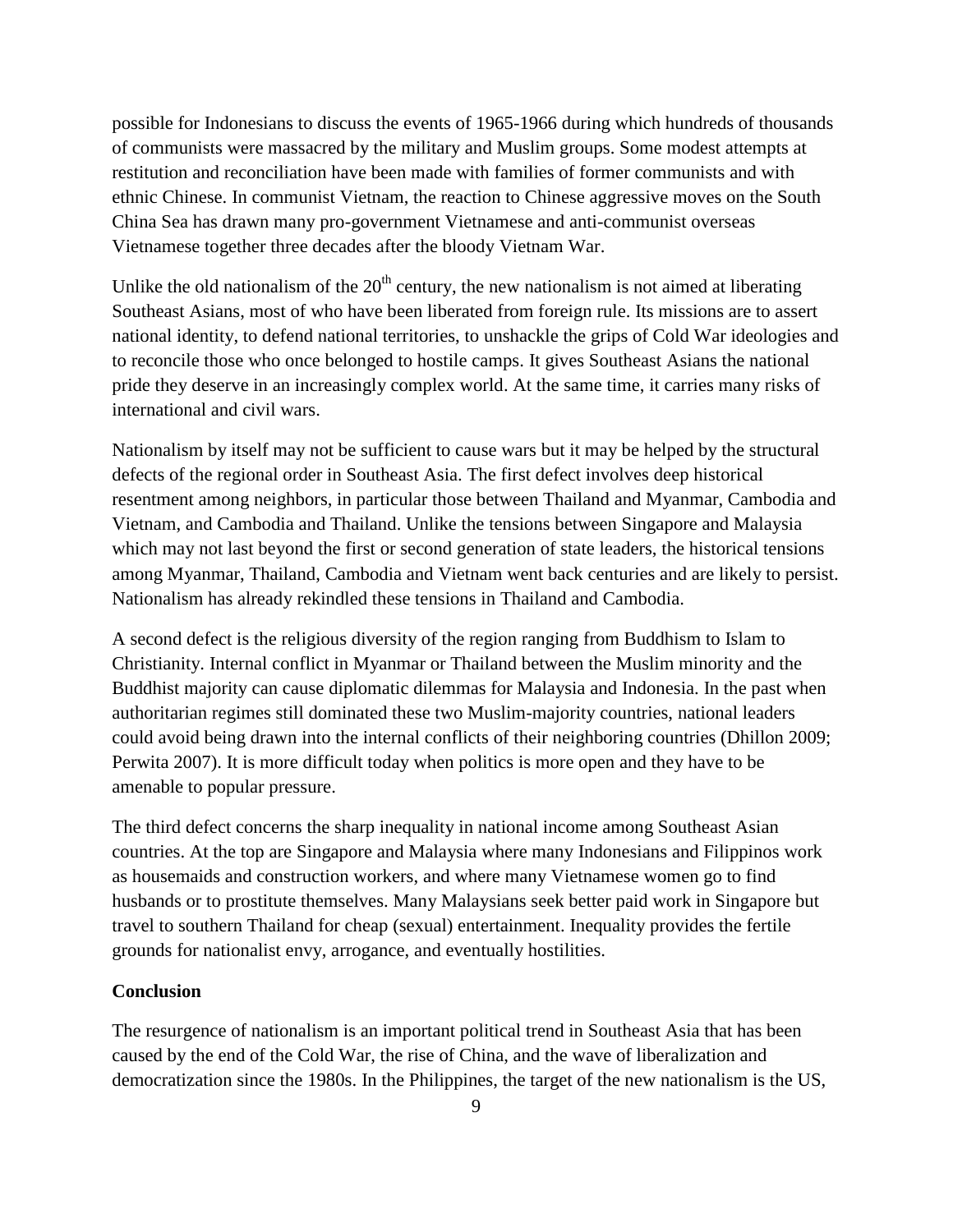but in Vietnam it is China. Thais and Cambodians target each other, while Indonesians invest significant Muslim contents in their sense of the nation and target the US as well as Indonesia's neighbors.

The new nationalism has noble missions of asserting national identity, defending national territory, and reconciling people once divided by Cold War ideologies. Yet nationalist movements also incur risks of wars, especially when they are assisted by existing structural defects in the regional order.

#### **(Incomplete) Bibliography**

- Anderson, Benedict R. O'G. 1991. *Imagined communities: reflections on the origin and spread of nationalism*. London: Verso.
- Brands, H. W. 1992. *Bound to empire: the United States and the Philippines*. New York: Oxford University Press.
- Brimmell, Jack Henry. 1959. *Communism in South East Asia; a political analysis*. London: Oxford University Press.
- Chen, King C. 1987. *China's war with Vietnam, 1979: issues, decisions, and implications*. Stanford: Hoover Institution Press, Stanford University.
- Crouch, Harold A. 1978. *The army and politics in Indonesia*. Ithaca, N.Y.: Cornell University Press.
- Dhillon, Karminder Singh. 2009. *Malaysian foreign policy in the Mahathir era, 1981-2003: dilemmas of development*. Singapore: NUS Press.
- Effendy, Bahtiar. 2003. *Islam and the state in Indonesia*. Singapore: Institute of Southeast Asian Studies.
- Elson, R. E. 2001. *Suharto: a political biography*. Cambridge, UK: Cambridge University Press.
- Emerson, Rupert, Lennox A. Mills, and Virginia Thompson. 1942. *Government and nationalism in Southeast Asia*. New York: International secretariat, Institute of Pacific Relations.
- Emerson, Rupert. 1960. *From empire to nation; the rise to self-assertion of Asian and African peoples*. Cambridge: Harvard University Press.
- Evans, Grant, and Kelvin Rowley. 1990. *Red brotherhood at war: Vietnam, Cambodia, and Laos since 1975*. London: Verso.
- Fforde, Adam, and Stefan De Vylder. 1996. *From plan to market: the economic transition in Vietnam*. Boulder, Colo: Westview Press.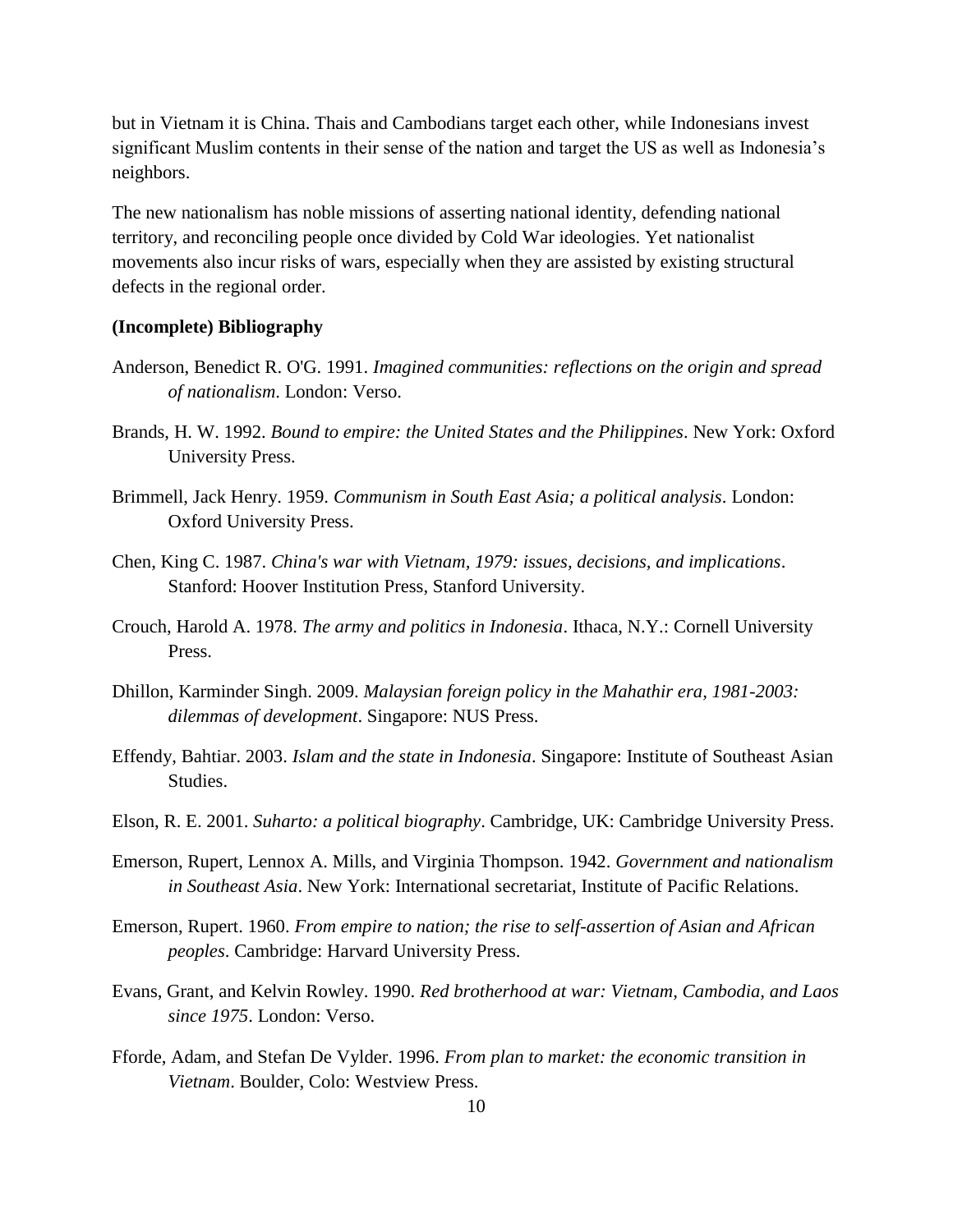- Gaiduk, I. V. 2003. *Confronting Vietnam: Soviet policy toward the Indochina Conflict, 1954-1963*. Washington, D.C.: Woodrow Wilson Center Press.
- Gellner, Ernest. 1983. *Nations and nationalism*. Ithaca: Cornell University Press.
- Hefner, Robert W. 2000. *Civil Islam: Muslims and democratization in Indonesia*. Princeton, NJ: Princeton University Press.
- Hill, Michael, and Kwen Fee Lian. 1995. *The politics of nation building and citizenship in Singapore*. London: Routledge.
- Kahin, George McTurnan. 1952. *Nationalism and revolution in Indonesia*. Ithaca: Cornell University Press.
- Kiernan, Ben. 1996. *The Pol Pot regime: race, power, and genocide in Cambodia under the Khmer Rouge, 1975-79*. New Haven: Yale University Press.
- Leifer, Michael. 1983. *Indonesia's foreign policy*. London: Published for the Royal Institute of International Affairs by Allen & Unwin.
- Miller, Edward. 2004. "Vision, Power and Agency: The Ascent of Ngô Dình Diêm, 1945-54". *Journal of Southeast Asian Studies.* 35 (3): 433-458.
- Pavin Chachavalpongpun. 2010. "Diplomacy under Siege: Thailand's Political Crisis and the Impact on Foreign Policy". *Contemporary Southeast Asia* 31 (3): 447-467.
- Perwita, Anak Agung Banyu. 2007. *Indonesia and the Muslim world: Islam and secularism in the foreign policy of Soeharto and beyond*. Copenhagen: NIAS Press.
- Roff, William R. 1994. *The origins of Malay nationalism*. Kuala Lumpur: Oxford University Press.
- Sheila Miyoshi Jager. 2007. The Politics of Identity: History, Nationalism, and the Prospect for Peace in Post-Cold War East Asia. Working paper published by the US Strategic Studies Institute. Available at http://www.strategicstudiesinstitute.army.mil/pdffiles/PUB770.pdf
- Stanley, Peter W. 1974. *A Nation in the making: the Philippines and the United States, 1899- 1921*. Cambridge, Mass: Harvard University Press.
- Thayer, Carlyle A. 2009. "Vietnam and the Challenge of Political Civil Society". *Contemporary Southeast Asia: A Journal of International and Strategic Affairs.* 31 (1): 1-27.
- Thayer, Carlyle A. 2010. "Political Legitimacy in Vietnam: Challenge and Response". *Politics & Policy.* 38 (3): 423-444.